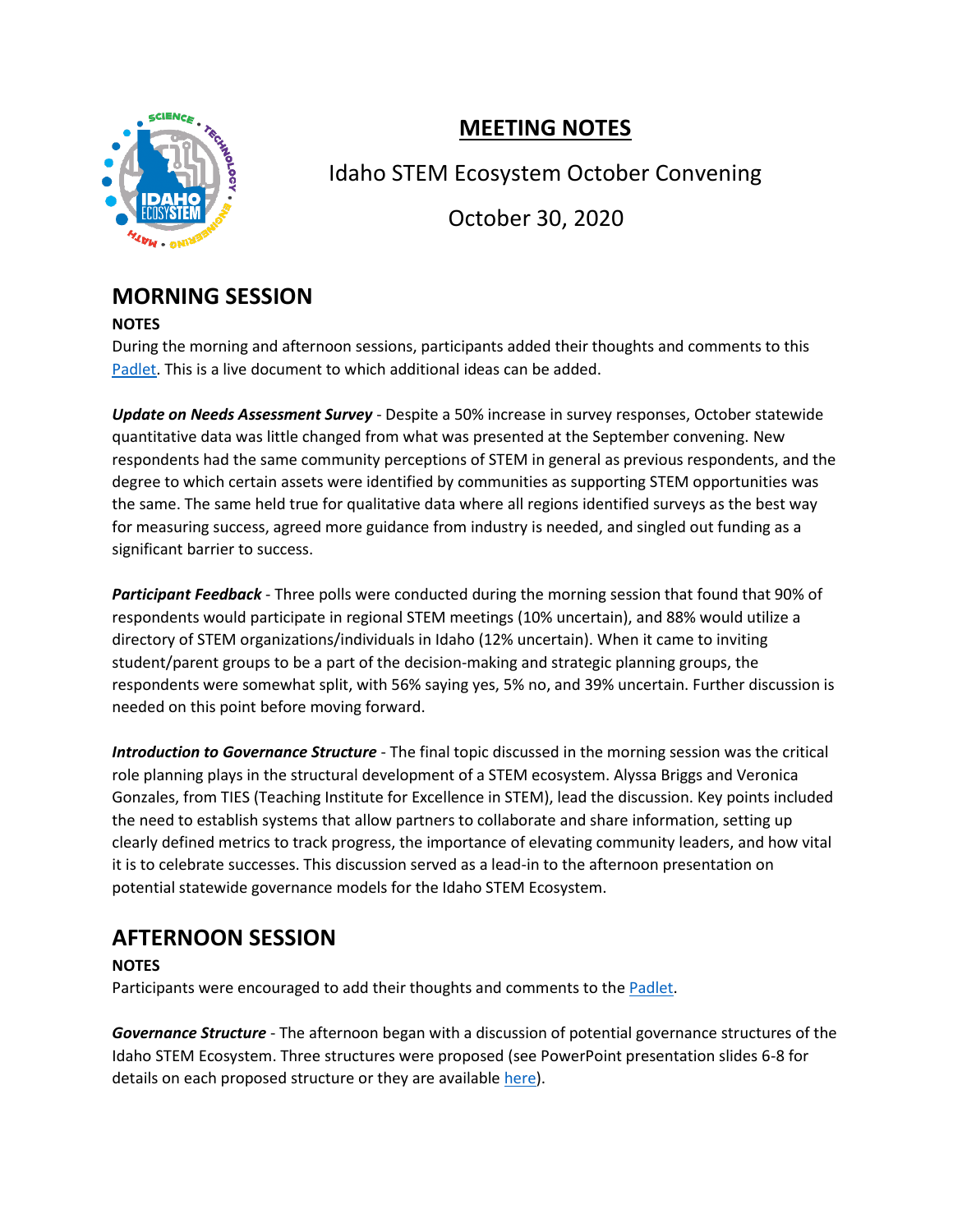A poll was launched in which participants chose which model they felt was best for the Ecosystem. Poll Results:

Model 1=19% Model 2=48% Model 3=33%

Participants were divided randomly into 8 breakout rooms to discuss the structure models for 20 minutes. When everybody was pulled back together, each group provided a 2 minutes summary of their discussion:

Group 1 – Their top model was #2 - a blend of statewide and regional. They were concerned that the regional component is important in this model, and they were unsure if there was enough bandwidth at the regional level to support his work. They were also concerned with where funding will be located for this model - if it is centralized, then the regional voice needs to be heard because that is where the work is being done.

Group 2 – They liked model #2 but needed more information to make a decision. Their top concerns were communication, representation, funding, and people staying engaged. People are busy so it is difficult to stay engaged or commit to being on an advisory or executive committee. They want to make sure the regional voices are heard but don't want a fully regional model because it may result in silos. A concern with funding was if a regional model was chosen, will there be enough funding to go around?

Group 3 – Overall, they liked model #2 the most. A benefit of this model is having consistent metrics to report back to policy makers and funders. They were concerned about more regional models that lead to division or over/underrepresentation. They discussed communication, what are the barriers, and how to overcome them.

Group 4 – They ranked the models with model #2 on top, then model #3, and model #1 last. They would prefer a combination of models 2 and 3. They liked how a regional model can build up to a statewide effort because good things are going on in the regions. However, we don't want to isolate these efforts so one central organization is needed to connect them. They discussed how we need a way to measure impact and to record it.

Group 5 – They felt model #1 could result in a Treasure Valley/Boise area hub that would isolate other regions. They liked model #2 to grow into model #3 over time with STEM AC as a strong leader. With regard to model #3, they discussed that leadership could grow in each of the regions independently of one another. They liked the idea of grouping regions 1 and 2, 3 and 4, and 5 and 6 together.

Group 6 –They preferred a hybrid of models #1 and #3 – a combination of a state and regional approach. This may have been the intention of model #2, but they weren't sure based on how it was written. They discussed what a regional/state combination would look like and how it would function and discussed other examples of regional leadership that reports to a statewide group. Communication is essential in whatever model is chosen. It is important to share best practices simply so that regions don't reinvent the wheel. The group is concerned that model #3 may lead to competition and want to use this opportunity to start fresh and not do what other state efforts have done before.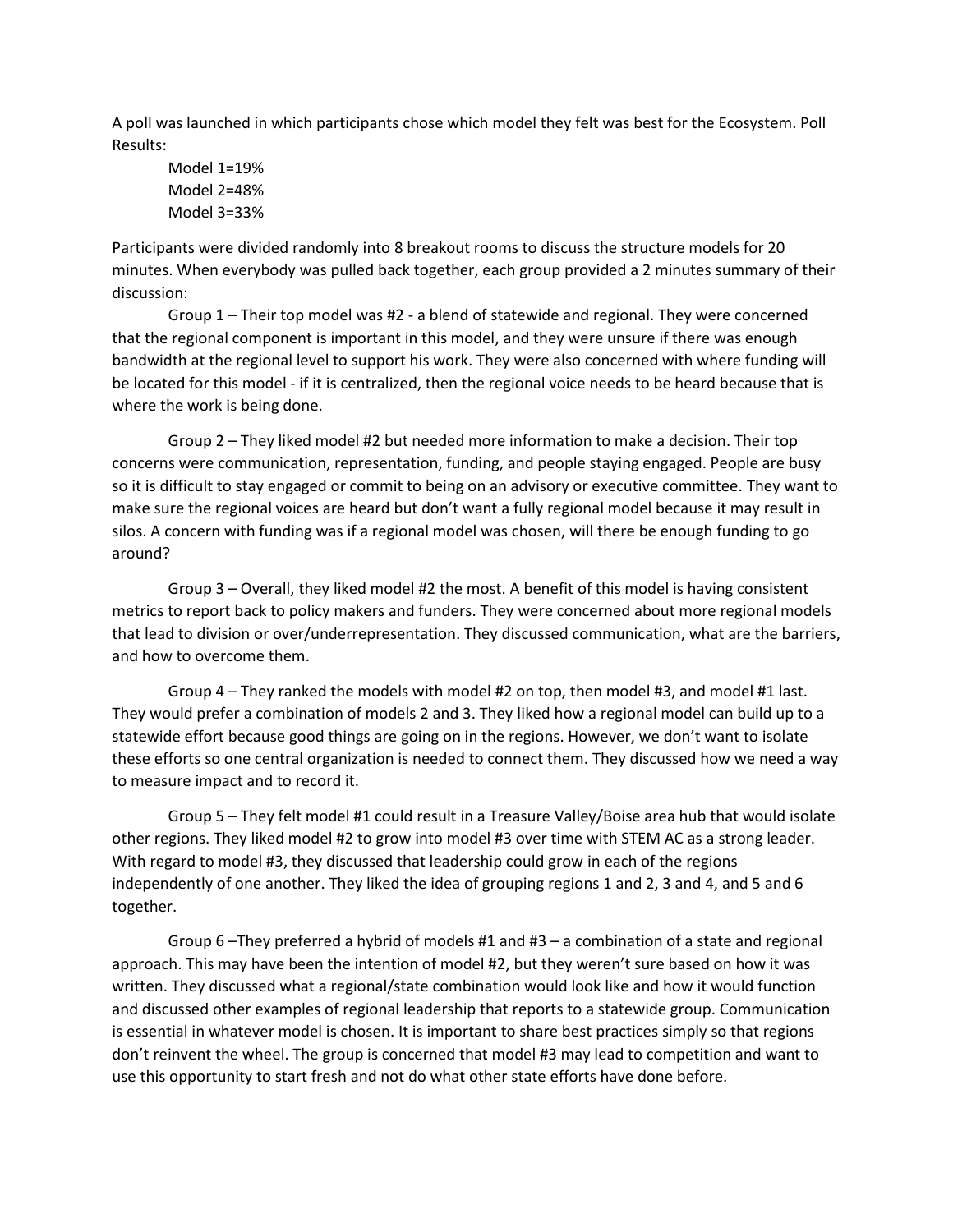Group 7 – Regional representation is key in the model that is chosen. The regional voice needs to be heard. They were split between model #1 and model #2. They liked that model #1 has capacity building and leadership in communication. They liked that with model #2, regions are distinct the model would support the great work already being done regionally. They felt it was not good to combine regions.

Group 8 – Liked models #1 and #2. They felt that model #1 provides capacity building and a central clearing house for communication. It would also allow ecosystem members to volunteer more through time and build confidence in their roles with central leadership. With a more regionalized model, they were worried about competition, and it would be more difficult for statewide organizations to have a voice in each of the regions. Most important is to be collaborative, share, and communicate.

Where do we go from here? To be further involved, please respond to the survey STEM AC will send out about the meeting and indicate if you are interested in being part of the leadership to choose the Ecosystem structure. This group will use the feedback provided in this meeting to make a decision. In the survey, there is also an opportunity to join a focus group or be interviewed by the TIES team (consultants hired to support the development of the Idaho STEM Ecosystem). Once a structure is finalized, it will be sent out to the Ecosystem for feedback before the Spring 2021 meeting.

The poll was re-launched in which participants chose which model they felt was best for the Ecosystem after their group discussion. Poll Results:

Model 1=13% Model 2=79% Model 3=8%.

*Strategic Priorities* - Angela went over how our strategic priorities led to the formation of the four working groups for the Ecosystem (the working groups are explained on slide 19 of the PowerPoint presentation). These strategic priorities/working groups help the Ecosystem attain its aspirational statement.

Participants split into four breakout rooms according to the working group they belong to or wanted to join. In the working group discussion, the following components were discussed:

- Is this still an appropriate strategic priority for the Ecosystem?
- If so, do we need to clarify or change the priority in any way? If not, what is a more appropriate priority?
- What are the goals of the strategic priority? What should be accomplished in the working group to work toward our collective aspirational statement?

Each group should work on developing goals for their strategic priority and use the [SMARTIE goals](https://stem.idaho.gov/wp-content/uploads/2020/10/SMARTIEGoalWksheet.docx)  [worksheet](https://stem.idaho.gov/wp-content/uploads/2020/10/SMARTIEGoalWksheet.docx) to develop these goals in the coming months.

The group reconvened and each working group reported out a summary of what they discussed: Equity and Inclusion – Rich discussion on the challenges in communication of equity and inclusion. They did not get to goals but will work on them during monthly meetings.

Career Pathways & Exposure – Discussed the continuum of education for a student and the need to bring in all opportunities for students. They discussed pre-service educators taking a